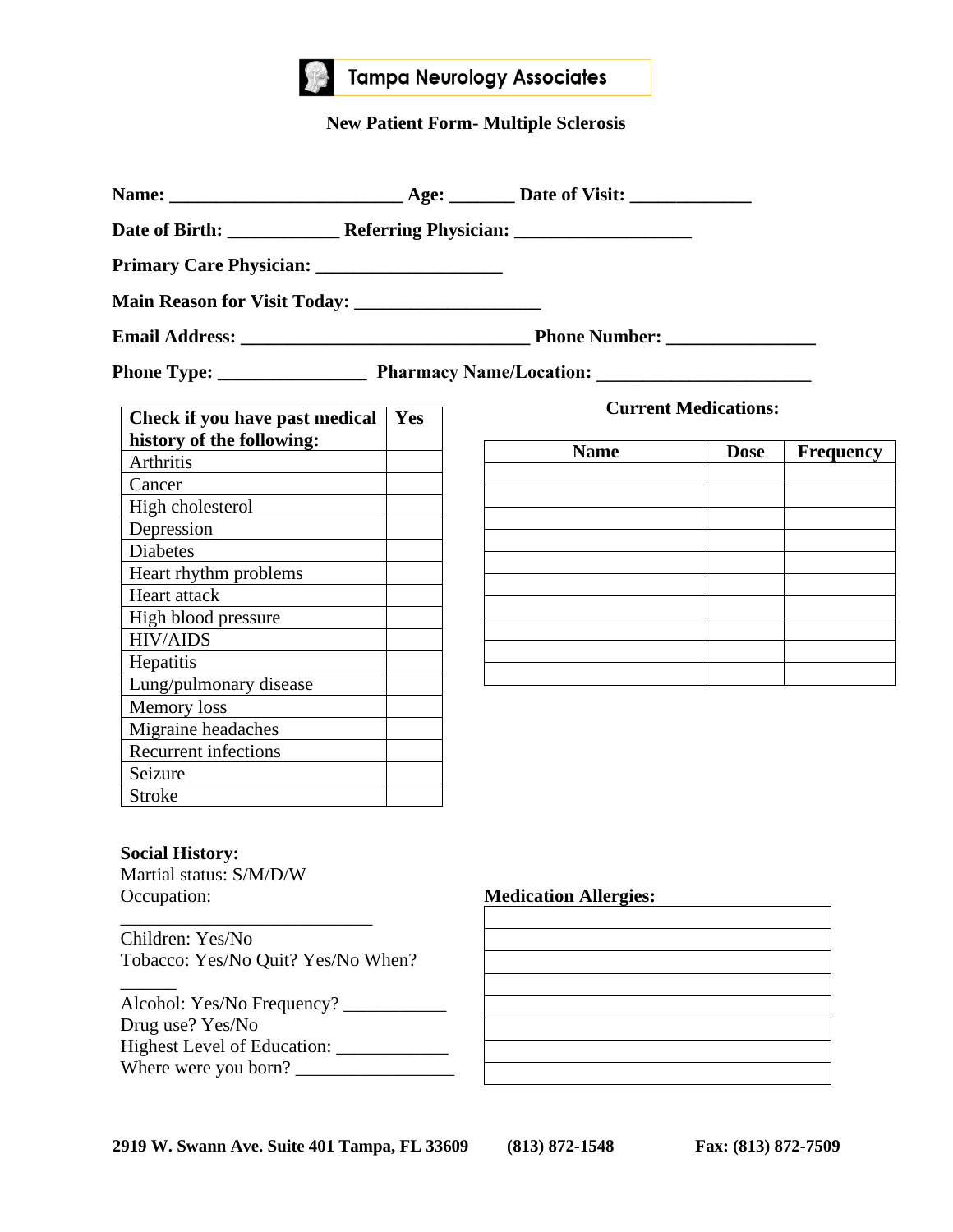

\_\_\_\_\_\_\_\_\_\_\_\_\_\_\_\_\_\_\_\_\_\_\_\_\_\_\_\_\_\_\_\_\_\_\_\_

States/countries lived in:

# **Past Surgeries**:

| <b>Date</b> | <b>Type of Surgery</b> |
|-------------|------------------------|
|             |                        |
|             |                        |
|             |                        |
|             |                        |
|             |                        |
|             |                        |

# **Any recent or ongoing symptoms of the following: (Mark with an "X")**

|                        | <b>Denies</b> | <b>Admits</b> |
|------------------------|---------------|---------------|
| <b>Constitutional:</b> |               |               |
| Fever                  |               |               |
| Chills                 |               |               |
| Weight loss            |               |               |
| Fatigue                |               |               |
| Sweating               |               |               |
| Skin:                  |               |               |
| Rash                   |               |               |
| Skin cancer            |               |               |
| Itching                |               |               |
| Psoriasis              |               |               |
| Eczema                 |               |               |

# **Any recent symptoms of: (Mark with an "X")**

|                       | <b>Denies</b> | <b>Admits</b> |
|-----------------------|---------------|---------------|
| <b>HENT:</b>          |               |               |
| Headaches             |               |               |
| Hearing loss          |               |               |
| Ear ringing           |               |               |
| Ear pain              |               |               |
| Nose bleeds           |               |               |
| Congestion            |               |               |
| <b>Eyes:</b>          |               |               |
| <b>Blurred</b> vision |               |               |
| Double vision         |               |               |
| Eye pain              |               |               |
| Macular degeneration  |               |               |

|                     | <b>Denies</b> | <b>Admits</b> |
|---------------------|---------------|---------------|
| Cardiac:            |               |               |
| Chest pain          |               |               |
| Palpitations        |               |               |
| Leg swelling        |               |               |
| Hematologic:        |               |               |
| Anemia              |               |               |
| <b>Bruising</b>     |               |               |
| Bleeding            |               |               |
| <b>Respiratory:</b> |               |               |
| Cough               |               |               |
| Sputum production   |               |               |
| Shortness of breath |               |               |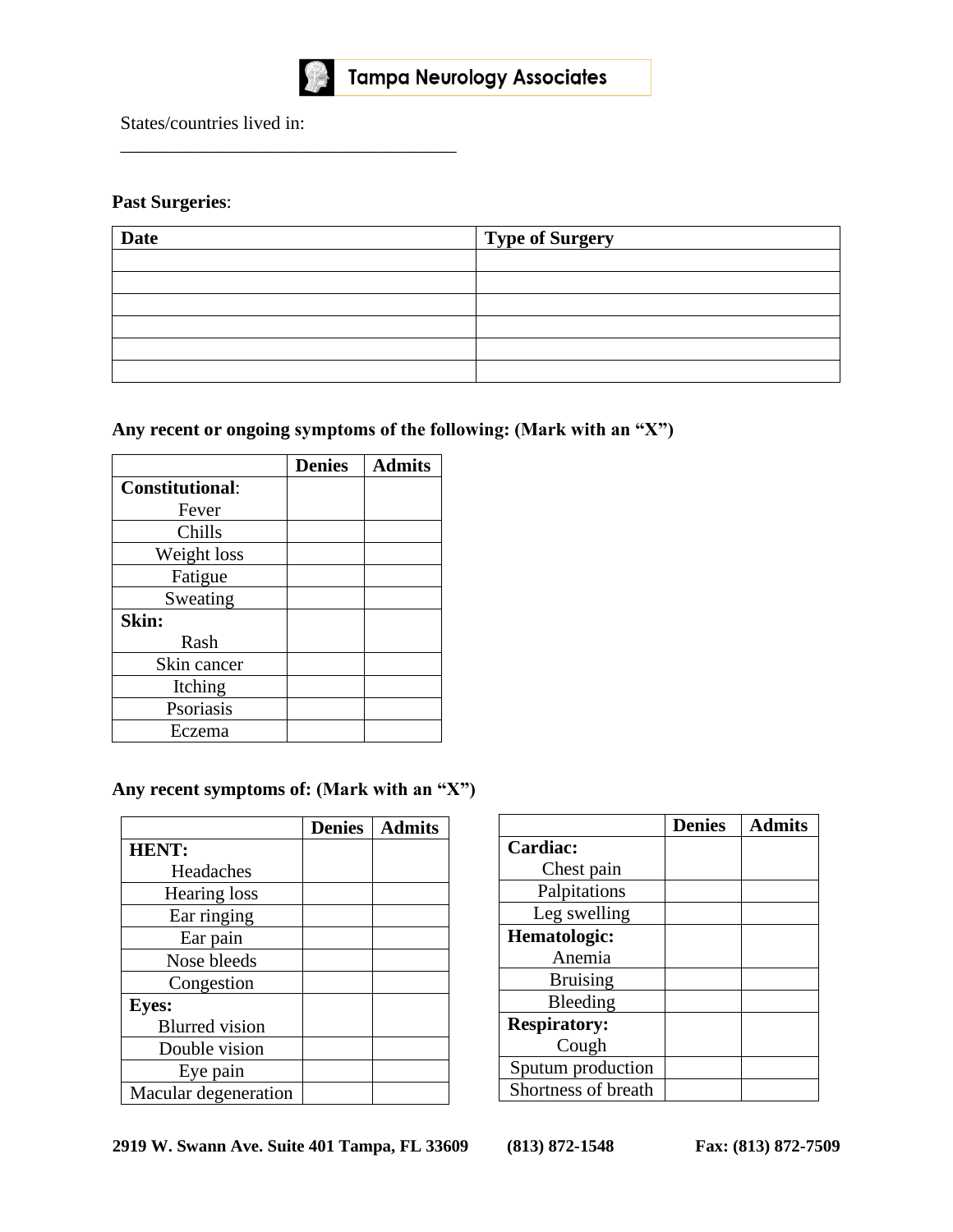

Tampa Neurology Associates

| <b>Glaucoma</b> |  |
|-----------------|--|
| Cataracts       |  |
| Eye discharge   |  |
| Eye redness     |  |

| Wheezing |  |  |
|----------|--|--|
|          |  |  |

|                          | <b>Denies</b> | <b>Admits</b> |
|--------------------------|---------------|---------------|
| <b>Gastrointestinal:</b> |               |               |
| Reflux/GERD              |               |               |
| Nausea                   |               |               |
| Vomiting                 |               |               |
| Abdominal pain           |               |               |
| Diarrhea                 |               |               |
| Constipation             |               |               |
| Blood in stool           |               |               |
| <b>Musculoskeletal:</b>  |               |               |
| Muscle aches             |               |               |
| Neck pain                |               |               |
| Muscle spasms            |               |               |
| Back pain                |               |               |
| Joint pain               |               |               |
| Falls                    |               |               |
| <b>Arthritis</b>         |               |               |
| <b>Psychiatric:</b>      |               |               |
| Depression               |               |               |
| Suicidal ideas           |               |               |
| Hallucinations           |               |               |
| Nervous/anxious          |               |               |
| Insomnia                 |               |               |
| Memory loss              |               |               |

|                           | <b>Denies</b> | <b>Admits</b> |
|---------------------------|---------------|---------------|
| <b>Genitourinary:</b>     |               |               |
| Pain with urination       |               |               |
| Urgency                   |               |               |
| Frequency                 |               |               |
| Blood in urine            |               |               |
| Waking up to              |               |               |
| urinate                   |               |               |
| Catheterization           |               |               |
| Hesitancy to void         |               |               |
| <b>Endocrine:</b>         |               |               |
| Hypo-thyroid              |               |               |
| Hyper-thyroid             |               |               |
| <b>Diabetes</b>           |               |               |
| Neurologic:               |               |               |
| <b>Dizziness</b>          |               |               |
| Tingling                  |               |               |
| Tremor                    |               |               |
| Sensory changes           |               |               |
| <b>Localized</b> weakness |               |               |
| Seizures                  |               |               |
| Fainting                  |               |               |
| <b>Balance difficulty</b> |               |               |

### **Family Medical History:**

|                    | <b>Alive/Dead</b> | <b>Cause of</b>        |
|--------------------|-------------------|------------------------|
|                    |                   | <b>Death/Illnesses</b> |
| <b>Mother</b>      |                   |                        |
| <b>Father</b>      |                   |                        |
| Sister(s)          |                   |                        |
| Brother(s)         |                   |                        |
| <b>Maternal</b>    |                   |                        |
| <b>Grandmother</b> |                   |                        |
| <b>Maternal</b>    |                   |                        |
| <b>Grandfather</b> |                   |                        |

| <b>Circle if any</b> | <b>Multiple Sclerosis</b>   |
|----------------------|-----------------------------|
| known family         | <b>Rheumatoid arthritis</b> |
| history of:          | Crohn's disease             |
|                      | Hashimoto's thyroiditis     |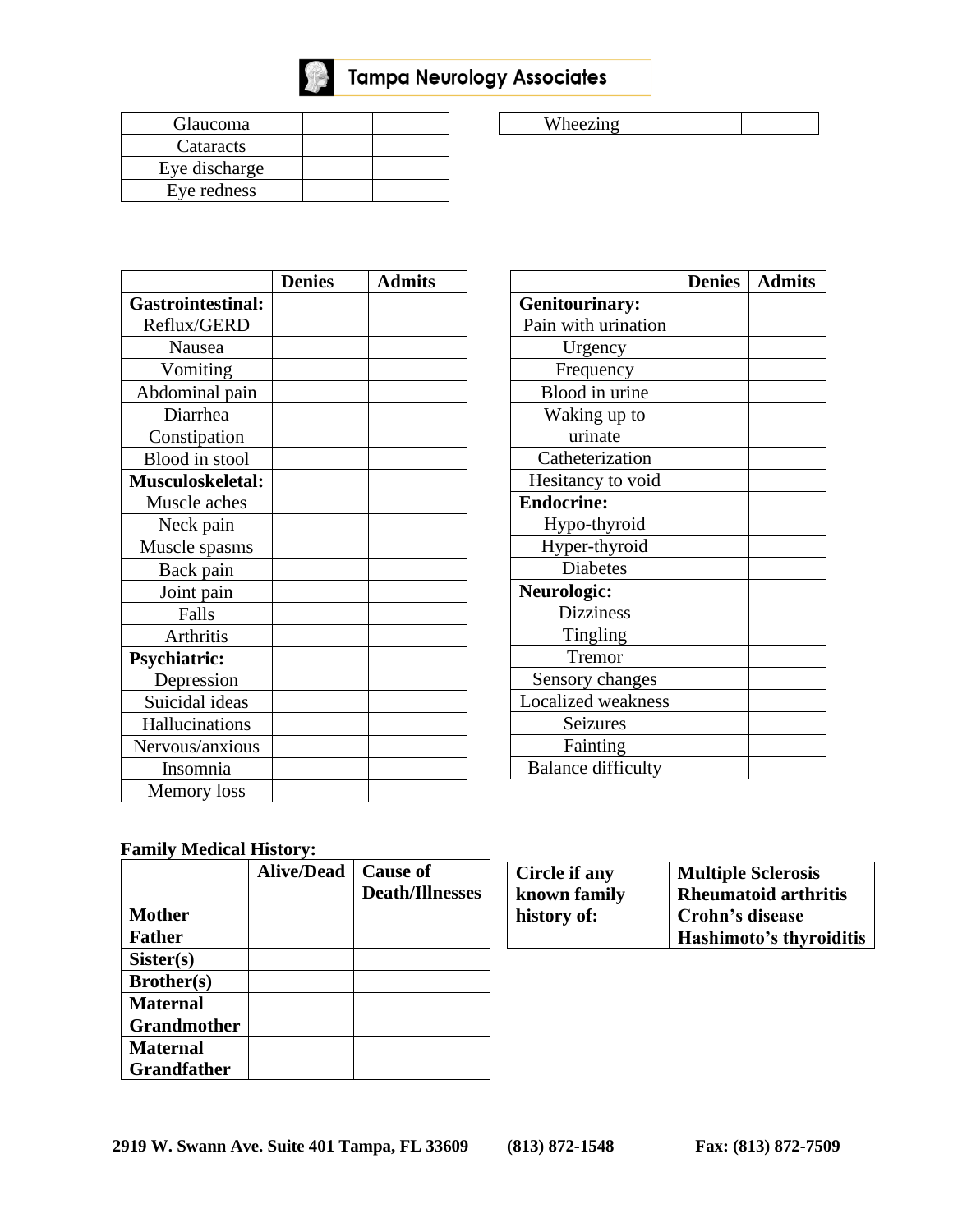

| <b>Paternal</b>    |  |
|--------------------|--|
| <b>Grandmother</b> |  |
| <b>Paternal</b>    |  |
| <b>Grandfather</b> |  |
| Other:             |  |
|                    |  |

If used, with approximate dates of use, and reasons for stopping (if applicable)

| <b>Avonex</b>                  |  |
|--------------------------------|--|
| <b>Betaseron/Extavia</b>       |  |
| <b>Copaxone/Glatiramer</b>     |  |
| acetate                        |  |
| <b>Rebif</b>                   |  |
| <b>Plegridy</b>                |  |
| Tysabri                        |  |
| <b>Gilenya</b>                 |  |
| <b>Mayzent</b>                 |  |
| Zeposia                        |  |
| <b>Aubagio</b>                 |  |
| <b>Tecfidera</b>               |  |
| <b>Vumerity</b>                |  |
| Lemtrada                       |  |
| <b>Ocrevus</b>                 |  |
| <b>Rituximab</b>               |  |
| Zinbryta                       |  |
| Mavenclad/Cladribine           |  |
| <b>Novantrone/Mitoxantrone</b> |  |
| Ampyra/Dalfampridine           |  |
| <b>IVIG</b>                    |  |
| Cytoxan/Cyclophosphamide       |  |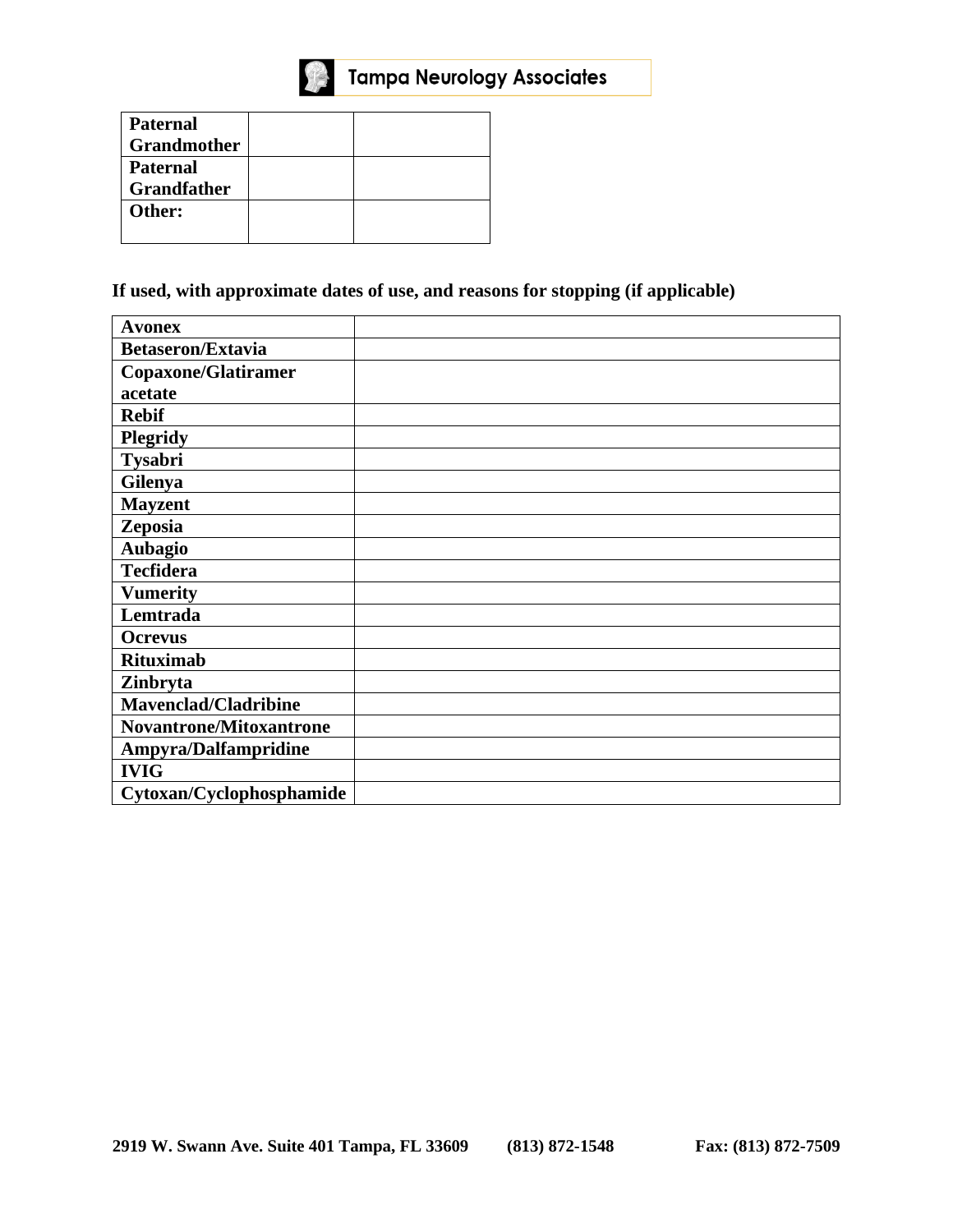

#### **Patient Health Questionnaire (PHQ-9)**

Name:  $\_\_$ 

Over the last two weeks, how often have you been bothered by any of the following problems? Use an "X" to indicate your answers.

|                                                                                                               | Not at<br>All<br>(0) | <b>Several</b><br>Days $(1)$ | <b>More than Half</b><br>the Days $(2)$ | <b>Nearly Every</b><br>Day $(3)$ |
|---------------------------------------------------------------------------------------------------------------|----------------------|------------------------------|-----------------------------------------|----------------------------------|
| 1. Little interest or pleasure in<br>doing things                                                             |                      |                              |                                         |                                  |
| 2. Feeling down, depressed, or<br>hopeless                                                                    |                      |                              |                                         |                                  |
| 3. Trouble falling or staying<br>asleep, or sleeping too much                                                 |                      |                              |                                         |                                  |
| 4. Feeling tired or having little<br>energy                                                                   |                      |                              |                                         |                                  |
| 5. Poor appetite or overeating                                                                                |                      |                              |                                         |                                  |
| 6. Feeling bad about yourself or<br>that you are a failure, or have let<br>yourself or your family down       |                      |                              |                                         |                                  |
| 7. Trouble concentrating on<br>things, such as reading the<br>newspaper or watching<br>television             |                      |                              |                                         |                                  |
| 8. Moving or speaking so slowly<br>that other people have noticed;                                            |                      |                              |                                         |                                  |
| or the opposite, being so fidgety<br>or restless that you have been<br>moving around a lot more than<br>usual |                      |                              |                                         |                                  |
| 9. Thoughts that you would be<br>better off dead or hurting<br>vourself in some way                           |                      |                              |                                         |                                  |

**Total Score:** 

Interpretation of Total Score for Depression Severity:

- 1-4: Minimal depression
- 5-9: Mild depression
- 10-14: Moderate depression
- 15-19: Moderately severe depression
- 20-27: Severe depression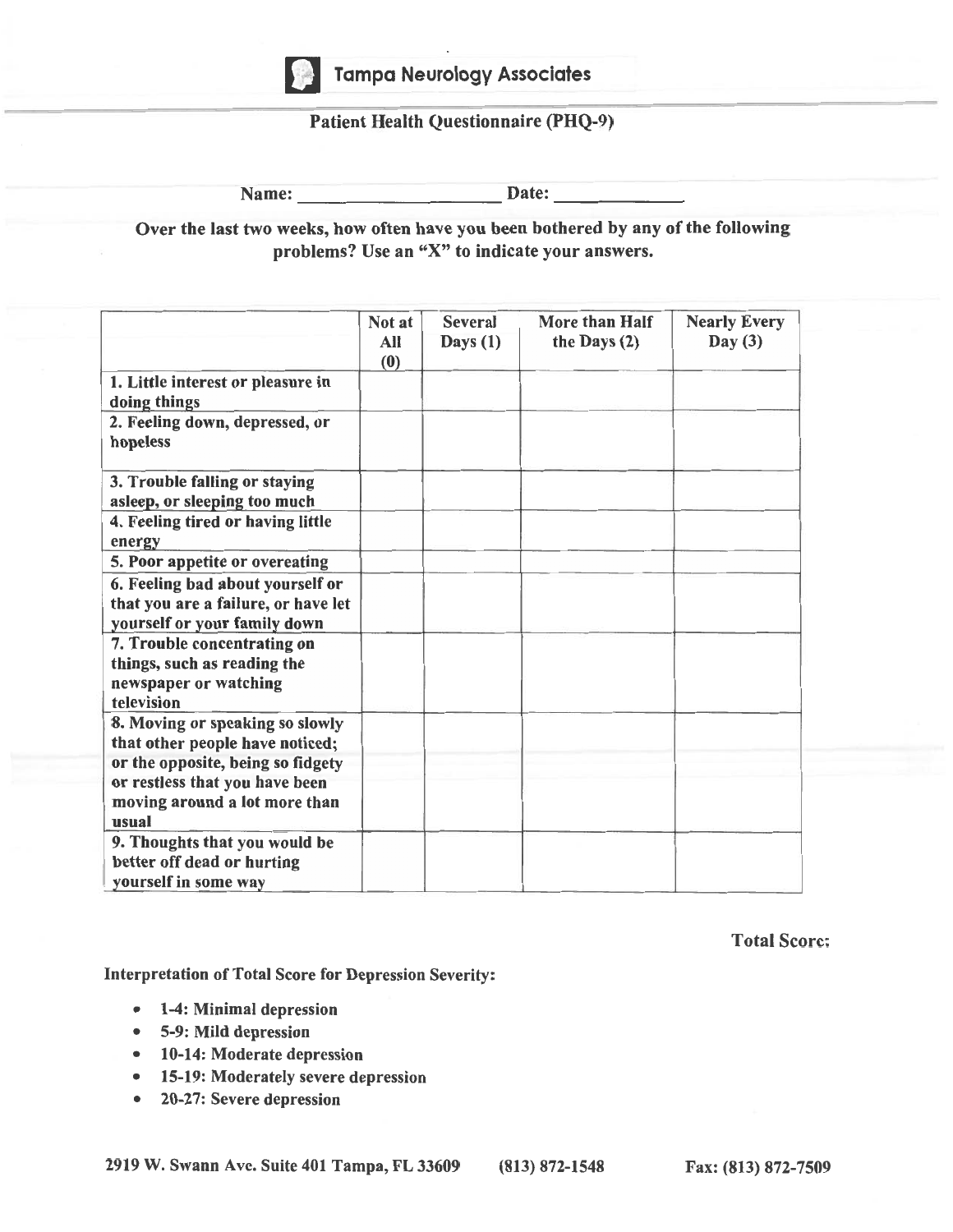

#### **Patient Consent and Authorization Form**

I understand that I have certain rights to privacy regarding my protected health information. These rights are given to me under the Health Insurance and Accountability Act of 1996 (HIPAA). I understand that by signing this consent, I acknowledge receipt of notice of privacy and authorize you to use and disclose my protected health information to, and inclusive of:

Disclose the patient's personal health information, treatment, billing, and payment. Disclose the patient's diagnosis for related lab and diagnostic centers where treatment is rendered as requested by Tampa Neurology Associates, LLC/Neuroscience Consultants, LLP.

I understand that I have the right to request restrictions on how my protected health information is used and disclosed to carry out treatment and health operations, but that Tampa Neurology Associates, LLC is not required to agree to the restrictions. However, if Tampa Neurology Associates, LLC/Neuroscience Consultants, LLP agree, you are then bound to comply with this restriction.

If I revoke this consent, Tampa Neurology Associates, LLC/Neuroscience Consultants, LLP does not have to provide any further healthcare services to the patient.

My signature below indicates that I have been given the chance to review a current copy of the Tampa Neurology Associates, LLC/Neuroscience Consultants, LLP Notice of Privacy Practices. This can be found at www.fcneurology.net or can be provided upon request. My signature indicates that I agree to follow Tampa Neurology Associates, LLC/Neuroscience Consultants, LLP to use and disclose my personal health information to carry out treatment, payment and healthcare operations.

| <b>Print Patient Name:</b> | <b>Relationship to Patient:</b> |
|----------------------------|---------------------------------|
| Signature:                 | <b>Date:</b>                    |

# **Financial Agreement/Assignment of Benefits:**

I hereby authorize payment to be made directly to Tampa Neurology Associates, LLC/Neuroscience Consultants, LLP of benefits due to me from my insurance company. The responsible parties agree to pay for all fees, services and treatment incurred by the patient. If there is a fee that is not covered by insurance, this is payable by the patient. The patient also agrees to pay for all deductibles, co-payments and non-covered services. After receipt of a statement, if payment is not received by the next billing cycle, it is subject to a monthly finance charge. If an account is referred to an outside agency for collection, the patient agrees to pay for all such action. An account will be referred to a collection service if no payment has been received within 90 days of service.

Signature: Date: